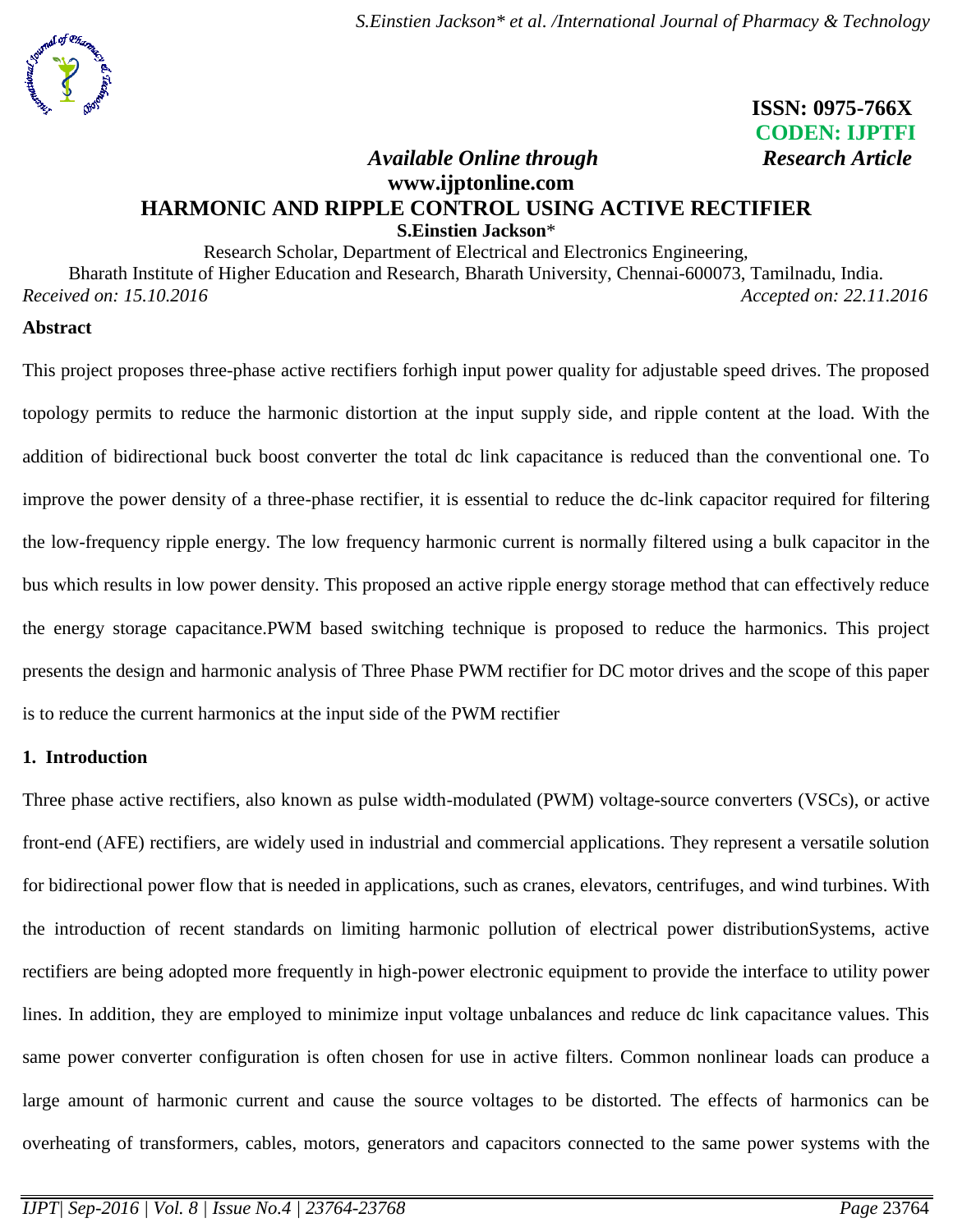*S.Einstien Jackson\* et al. /International Journal of Pharmacy & Technology* equipment generating the harmonics. In the proposed system a bidirectional buck-boost converter is connected at the output of the typical three phase PWM rectifier.

An auxiliary capacitor with dc capacitance is used as an energy storage element. We control the bidirectional converter as a buck mode when ripple energy needs to be stored in the Capacitor. It is controlled as a boost mode when ripple energy needs to be released back to the dc link. A dc link capacitor with capacitance is still needed at the output of the PWM rectifier. Dc capacitance can be considerably smaller than the capacitance required in the conventional method, since it needs only to filter the switching ripple energy and the harmonic ripple energy which not absorbed by the auxiliary capacitor. The switching ripple energy, results from both the PWM rectifier and the bidirectional buck boost converter.



**Fig. 1. Proposed Active Rectifier**

#### **2. Control Analysis**

The low frequency ripples current and ripple voltage in the capacitor

At each switching period, the dc-link voltage and auxiliary capacitor voltage can be considered as quasi-static. This means the inductor charging slope and discharging slope can each be considered as a fixed value within each switching period.The output voltage is adjustable based on the duty cycle of the switching transistor. One possible drawback of this converter is that the switch does not have a terminal at ground, this complicates the driving circuitry.



**Fig. 2. Boost mode during charging phase.**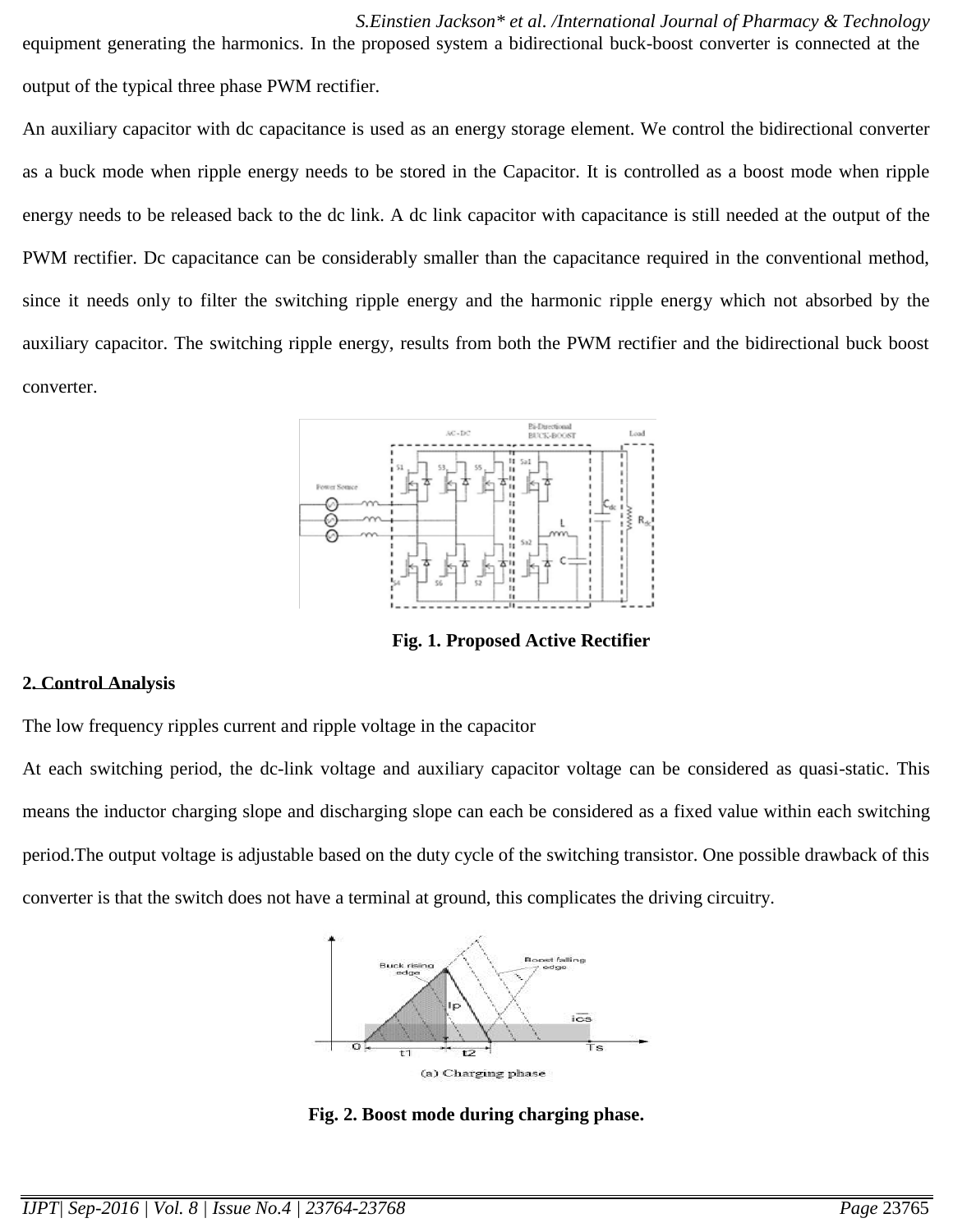

*S.Einstien Jackson\* et al. /International Journal of Pharmacy & Technology*

**Fig. 3. Buck mode during discharging phase**

Also, the polarity of the output voltage is opposite the input voltage. Neither drawback is of any consequence if the power supply is isolated from the load circuit (if, for example, the supply is a battery) as the supply and diode polarity can simply be reversed. The switch can be on either the ground side or the supply side.

# **3. Simulation Circuit**

Simulations were performed by using MATLAB-Simulink to verify that the proposed circuit with reduced THD. In this circuit, the voltage and current waveforms for open loop and closed loop are measured with voltage and current measurement block.THD is measured for input current using FFT analysis.

# **For open loop**

The three phase input voltage 440 Volt is given to the proposed active rectifier and the switches are triggered by the gate pulses which are generated using PWM technique. The bidirectional buck boost converter is triggered using pulse generator, which trigger both the switches in the buck boost converter sequentially with the help of the NOT gate.



**Fig. 4. Open loop circuit for the proposed active rectifier.**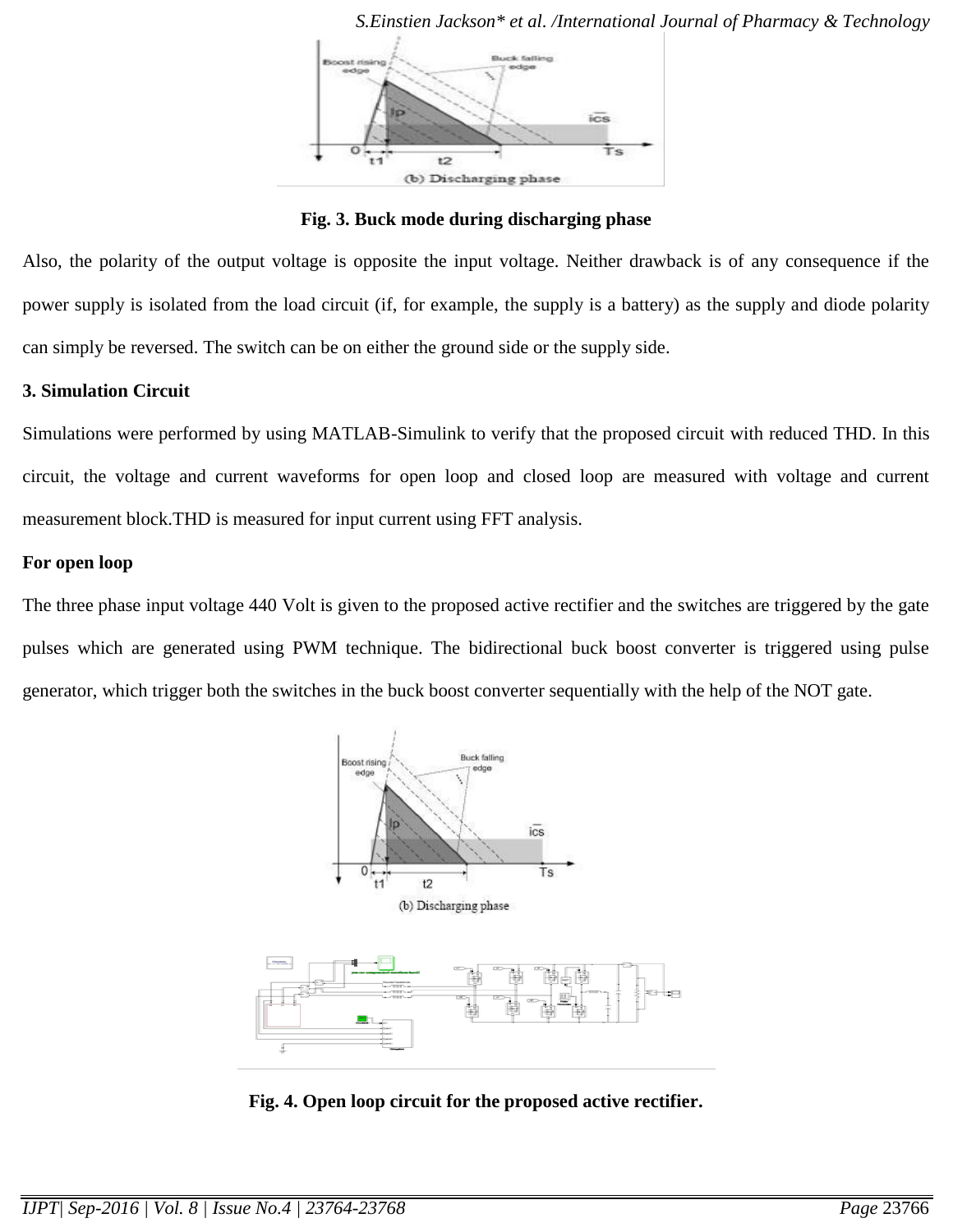*S.Einstien Jackson\* et al. /International Journal of Pharmacy & Technology* Pulse generated by the PWM technique was done using the comparator which compares the input error signal with the

ramp signal, the error signal was generated by scaling the input signal with the constant.









Fig. 6. Open loop output voltage and current for the Fig. 7. Closed loop circuit for the proposed

# **proposed active rectifier** active rectifier



**Fig. 8. Harmonic analysis for open loop.**



**Fig. 9. PWM generation for the closed loop.**



**Fig. 10. Closed loop output voltage and current for the proposed active rectifier**